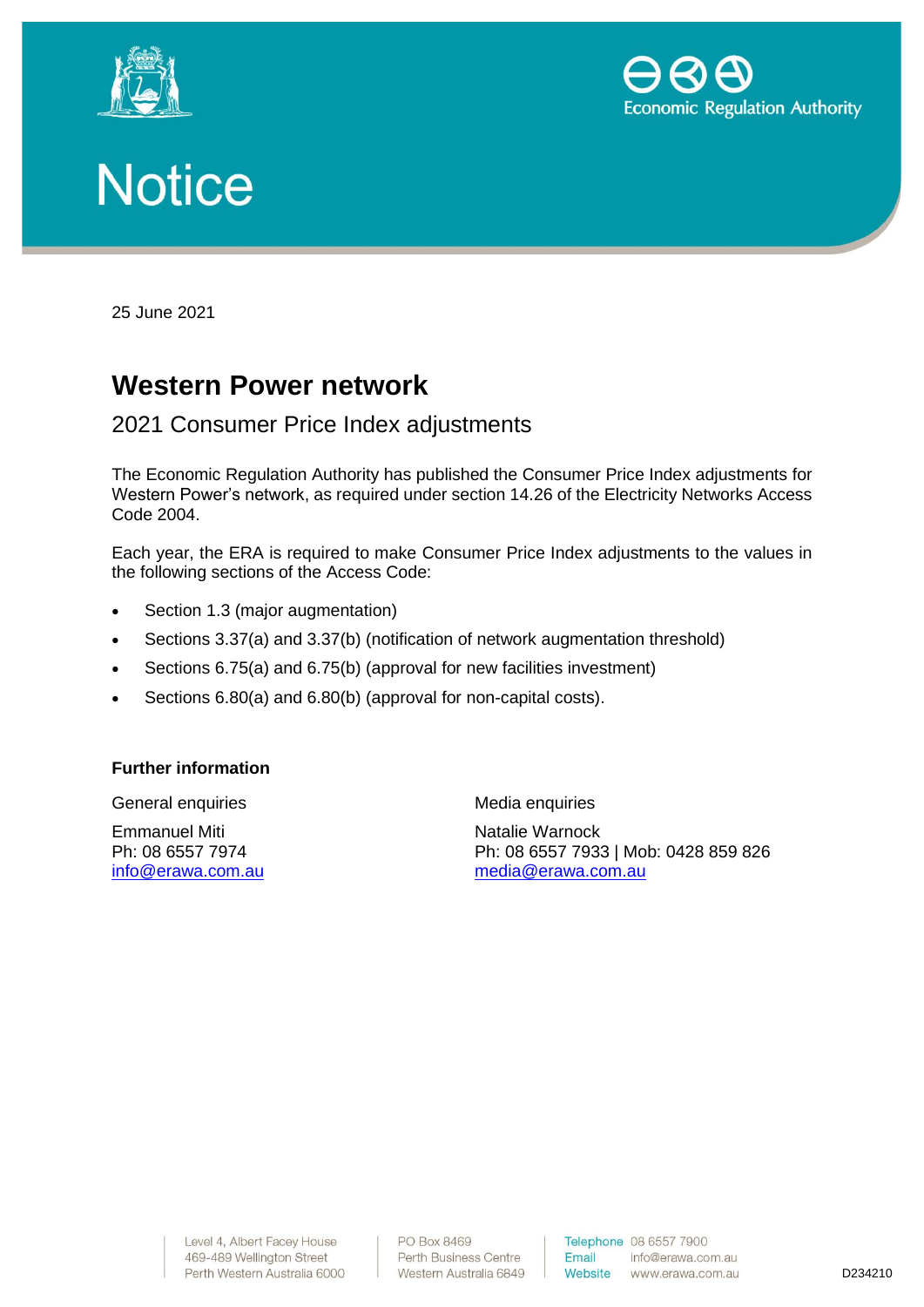|      | <b>March Quarter</b> |                      |          |  |  |  |  |
|------|----------------------|----------------------|----------|--|--|--|--|
| Year | <b>March Quarter</b> | <b>Previous Year</b> | % Change |  |  |  |  |
| 2004 | 144.1                |                      |          |  |  |  |  |
| 2005 | 147.5                | 144.1                | 2.36%    |  |  |  |  |
| 2006 | 151.9                | 147.5                | 2.98%    |  |  |  |  |
| 2007 | 155.6                | 151.9                | 2.44%    |  |  |  |  |
| 2008 | 162.2                | 155.6                | 4.24%    |  |  |  |  |
| 2009 | 166.2                | 162.2                | 2.47%    |  |  |  |  |
| 2010 | 171.0                | 166.2                | 2.89%    |  |  |  |  |
| 2011 | 176.7                | 171.0                | 3.33%    |  |  |  |  |
| 2012 | 179.5                | 176.7                | 1.58%    |  |  |  |  |
| 2013 | 102.4                | 99.9                 | 2.50%    |  |  |  |  |
| 2014 | 105.4                | 102.4                | 2.90%    |  |  |  |  |
| 2015 | 106.8                | 105.4                | 1.33%    |  |  |  |  |
| 2016 | 108.2                | 106.8                | 1.31%    |  |  |  |  |
| 2017 | 110.5                | 108.2                | 2.13%    |  |  |  |  |
| 2018 | 112.6                | 110.5                | 1.90%    |  |  |  |  |
| 2019 | 114.1                | 112.6                | 1.33%    |  |  |  |  |
| 2020 | 116.6                | 114.1                | 2.19%    |  |  |  |  |
| 2021 | 117.9                | 116.6                | 1.11%    |  |  |  |  |

#### **Table 1: Consumer Price Index (March Quarter)**

*Source: Australian Bureau of Statistics. Cat. No. 6401.0 – Consumer Price Index, Australia.*

*Note: From the September quarter 2012, all Australian Bureau of Statistics index numbers for the CPI were calculated on a new index reference period of 2011–12. This resulted in the index numbers for the index series being reset to 100.0 for the financial year 2011–12. The Australian Bureau of Statistics notes that period-to-period percentage changes in the new index series may differ slightly to those previously published due to rounding and re-referencing but that the differences do not constitute a revision. As a result, the Authority has not recast the previous percentage changes calculated under the old series to match the new series.* 

Level 4, Albert Facey House PO Box 8469 Telephone 08 6557 7900 469-489 Wellington Street Perth Business Centre Email info@erawa.com.au Perth Western Australia 6000 Western Australia 6849 Website www.erawa.com.au